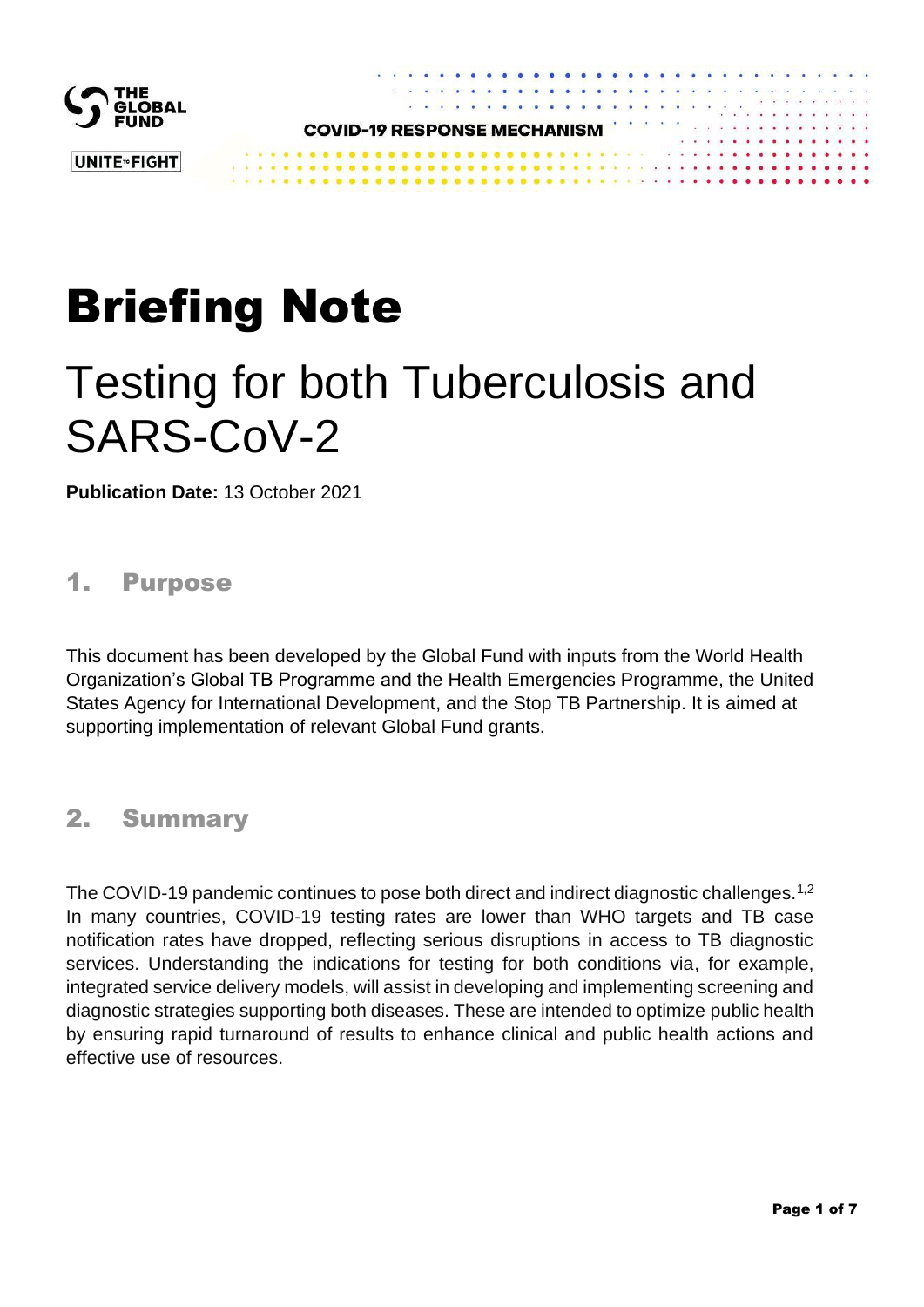# 3. Clinical Features of TB and COVID-19

Even if both TB and COVID-19 commonly affect the lungs and have similar symptoms such as cough, fever and difficulty in breathing, clinical features differ in certain respects (Table 1).

| <b>Common features</b>               | <b>COVID-19*</b> | <b>TB</b>  |
|--------------------------------------|------------------|------------|
| Cough type                           | drv              | productive |
| Cough duration                       | <2 weeks         | >2 weeks** |
| Shortness of breath                  | early            | late       |
| Haemoptysis                          | $+/-$            | Yes        |
| Fever                                | Yes              | Yes        |
| Unexplained weight loss              | N <sub>o</sub>   | <b>Yes</b> |
| Night sweats                         | $+/-$            | Yes        |
| Sore throat                          | <b>Yes</b>       | <b>No</b>  |
| Loss of smell/taste                  | Yes              | No         |
| Headache                             | $+/-$            | $+/-$      |
| Diarrhoea                            | $+/-$            | No         |
| Malaise                              | <b>Yes</b>       | $+/-$      |
| $*Enrmora dotoilo coa roforonoa (1)$ |                  |            |

#### Table 1: Common clinical features of COVID-19 and TB

For more details see reference (4)

\*\*This time limit is in common use but may need to be adjusted (e.g., in people of all ages with HIV, cough of any duration to be considered)

Existing WHO algorithms for screening people at risk of TB (e.g., contacts, people living with HIV, prison inmates), as well as algorithms for diagnostic testing in people with presumptive TB, remain valid during the COVID-19 pandemic.2,3 These algorithms support active TB case-finding in people who may otherwise not seek care early and who may therefore be at greater risk of poor outcomes during restrictions in health care delivery and utilization induced by the COVID-19 pandemic.

As is true for TB, indications for testing for SARS-CoV-2 infection should be based on clinical features, medical history and local epidemiology.<sup>4</sup> Testing for SARS-CoV-2 in people with presumed or confirmed TB should not be different from testing in other individuals. WHO has produced guidance on diagnostic testing for SARS-CoV-2 and specifically on the use of antigen detection rapid diagnostic tests (Ag-RDTs).<sup>5,6</sup> When employed, only approved assays\*\*\* should be used, and testing should be conducted by trained operators following manufacturer's instructions.

<sup>\*\*\*</sup>For updates to the WHO Emergency Use Listing Procedure (EUL) for SARS-CoV-2 see:

[https://extranet.who.int/pqweb/vitro-diagnostics/coronavirus-disease-covid-19-pandemic-%E2%80%94-emergency-use](https://extranet.who.int/pqweb/vitro-diagnostics/coronavirus-disease-covid-19-pandemic-%E2%80%94-emergency-use-listing-procedure-eul-open)[listing-procedure-eul-open](https://extranet.who.int/pqweb/vitro-diagnostics/coronavirus-disease-covid-19-pandemic-%E2%80%94-emergency-use-listing-procedure-eul-open)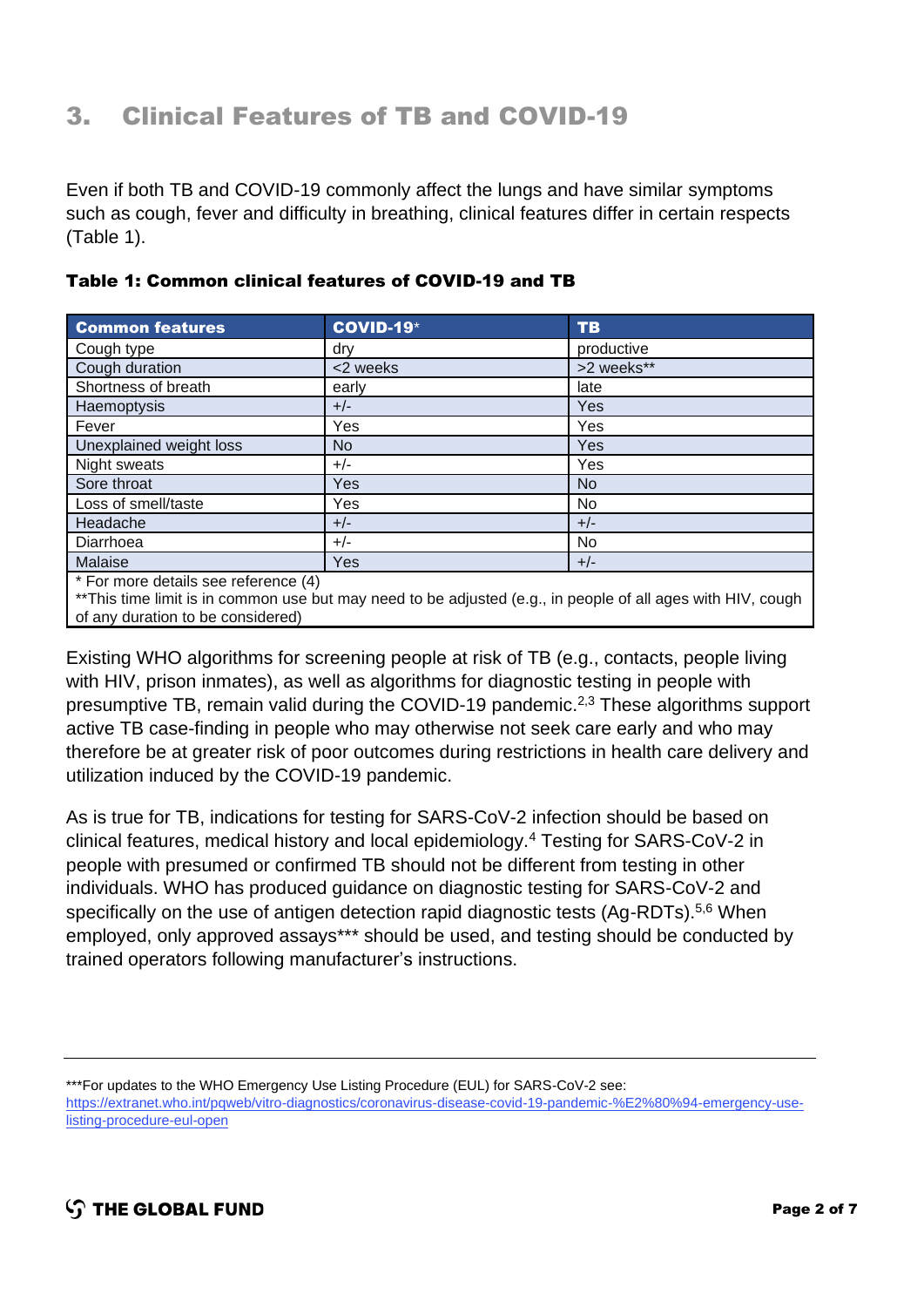## 4. When to Test Individuals for Both Pathogens

On this note, we review when to test individuals for both TB and SARS-CoV-2, indications for testing confirmed TB cases for SARS-CoV-2 infection, and testing COVID-19 diagnosed patients for TB.

### a) Indications for testing individuals for both TB and SARS-CoV-2

Testing an individual for both TB and SARS-CoV-2 should be considered when clinical signs and symptoms meet the case definitions for both diseases<sup>4</sup> and these are prevalent in the patient's community. In addition, individuals meeting the following criteria may be prioritized for testing:

- There are risk factors for both diseases (e.g., exposures to known contacts);
- There are risk factors for poorer outcomes from both diseases (e.g., diabetes, advanced age).

Collect respiratory acute symptoms (or swab as per change in symptoms) < manufacturer's 5-7 days: Ag RDT instructions acute symptoms > 7 Indications for testing individuals days: NAAT is for both TB and COVID-19 (see preferable text) Molecular WHO-Collect sputum recommended rapid diagnostic

#### Figure 1: Algorithm for testing for both TB and SARS-CoV-2\*

\* simplified algorithm showing main decision points. Other tests may be considered (e.g., screening for TB using chest X-ray with or without computer aided detection software).

Individuals are assessed to see if the above criteria apply and if their clinical features match the TB or COVID-19 case definitions. In people who meet case definitions for both TB and COVID-19, systematic testing for both pathogens is recommended. Testing for both pathogens will require obtaining two separate specimens from each patient (usually sputum for TB, and nasopharyngeal or oropharyngeal swabbing for SARS-CoV2) (Figure 1). Sample processing for TB and SARS-CoV2 test may involve testing on the same or on different platforms, depending on availability of commodities, equipment, and staff training.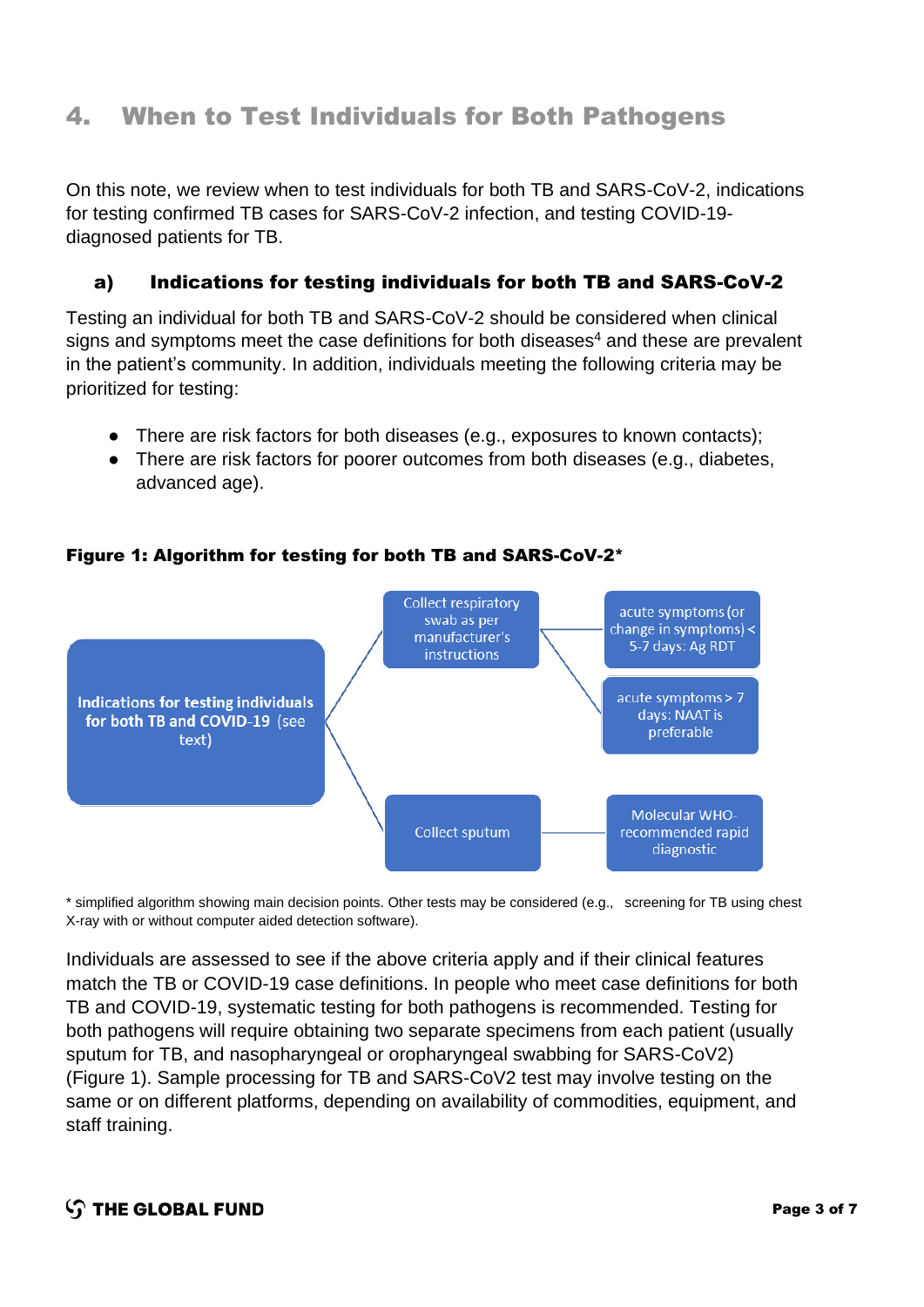In clinical settings faced with surges of SARS-CoV-2 infection, patient triage becomes an essential component of effective infection control and prevention. People being evaluated for TB or SARS-CoV-2 infection must be rapidly sampled and tested ensuring adequate infection, prevention control measures are in place. Those who test positive being counselled for immediate self-isolation, and receiving clinical care as needed.

WHO-approved molecular rapid diagnostics for TB (mWRD), such as Xpert MTB/RIF, Xpert MTB/RIF Ultra, Truenat MTB/RIF and other automated NAATs (such as Roche Abbott, BD Max and Hain test) are strongly recommended for the initial diagnosis of TB.

## b) Indications for testing people with confirmed TB for SARS-CoV-2 infection

As the pandemic advances in a population, more people with TB will be exposed to SARS-CoV-2. Under such conditions a diagnosis of TB may not exclude concomitant SARS-CoV-2 infection. Pulmonary disease, including TB, is a risk factor for severe COVID-19 and adverse clinical outcomes. Testing people with TB for SARS-CoV-2 infection is indicated if they meet the COVID-19 case definition or when there is persistence or worsening of their condition despite appropriate treatment for the specific form of TB (e.g., drug-resistant TB) (Figure 2). People with TB who are contacts of confirmed or probable cases of COVID-19 should be prioritized for SARS-CoV-2 testing

#### Figure 2. Indications for testing people with confirmed TB for SARS-CoV-2

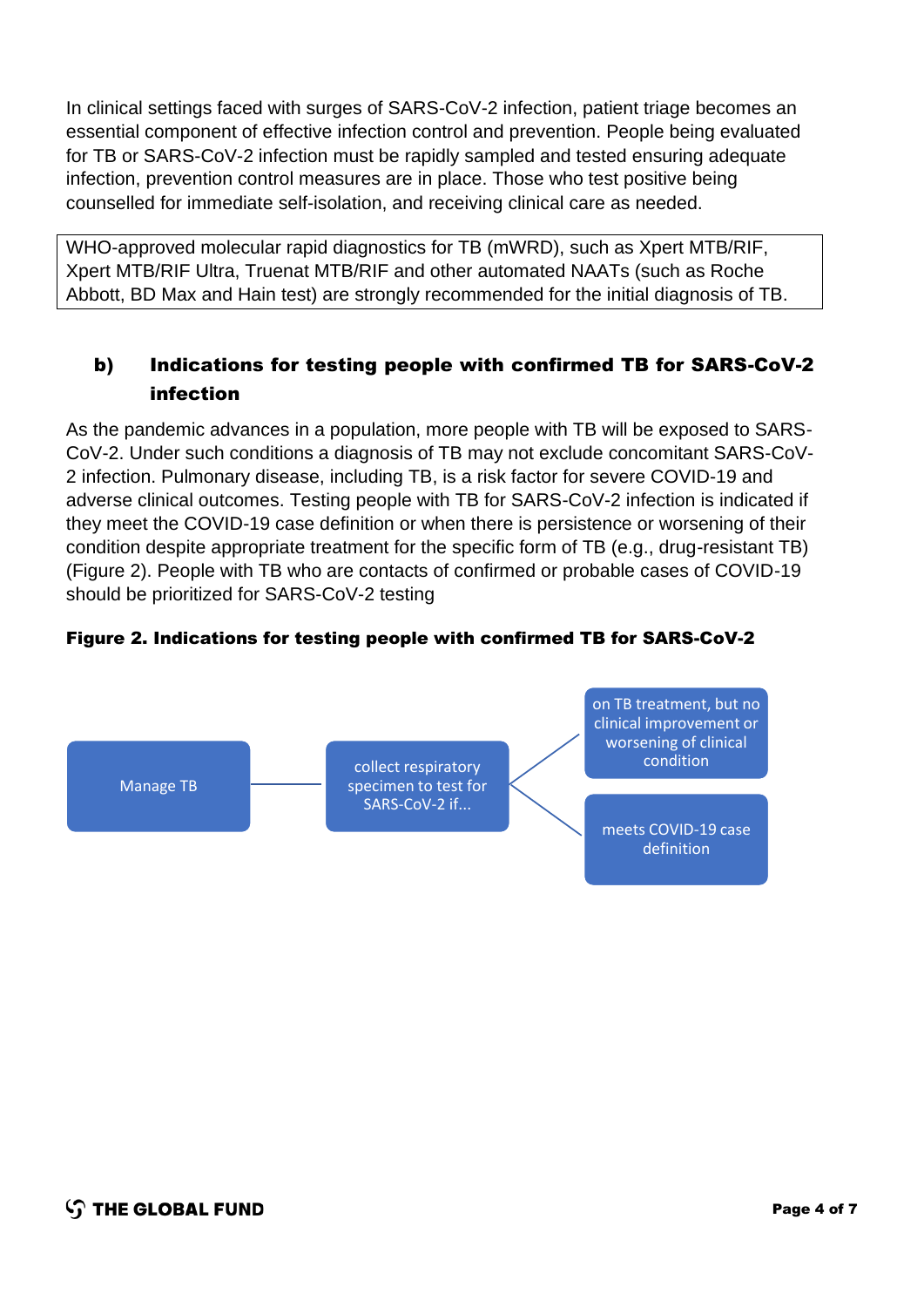## c) Indications for testing people diagnosed with COVID-19 for TB disease

A positive SARS-CoV-2 test result does not exclude concurrent TB, particularly in high TB burden settings (Figure 3). Consider TB in a person with COVID-19 if:

- Respiratory symptoms don't abate e.g., prolonged cough (2 weeks or more), progression to haemoptysis, night sweats or weight loss;
- There is a previous history of TB in the same person or if they are a close contact with another person with confirmed TB; and
- Chest radiography or imagery suggests TB.

These criteria for testing may also apply to people with COVID-19 whose symptoms persist even after their SARS-CoV-2 test converts to negative.



#### Figure 3. Indications for testing people with COVID-19 for TB disease\*\*\*\*

\*\*\*\* prolonged cough usually defined as >2weeks but this may be shorter (e.g., people with HIV).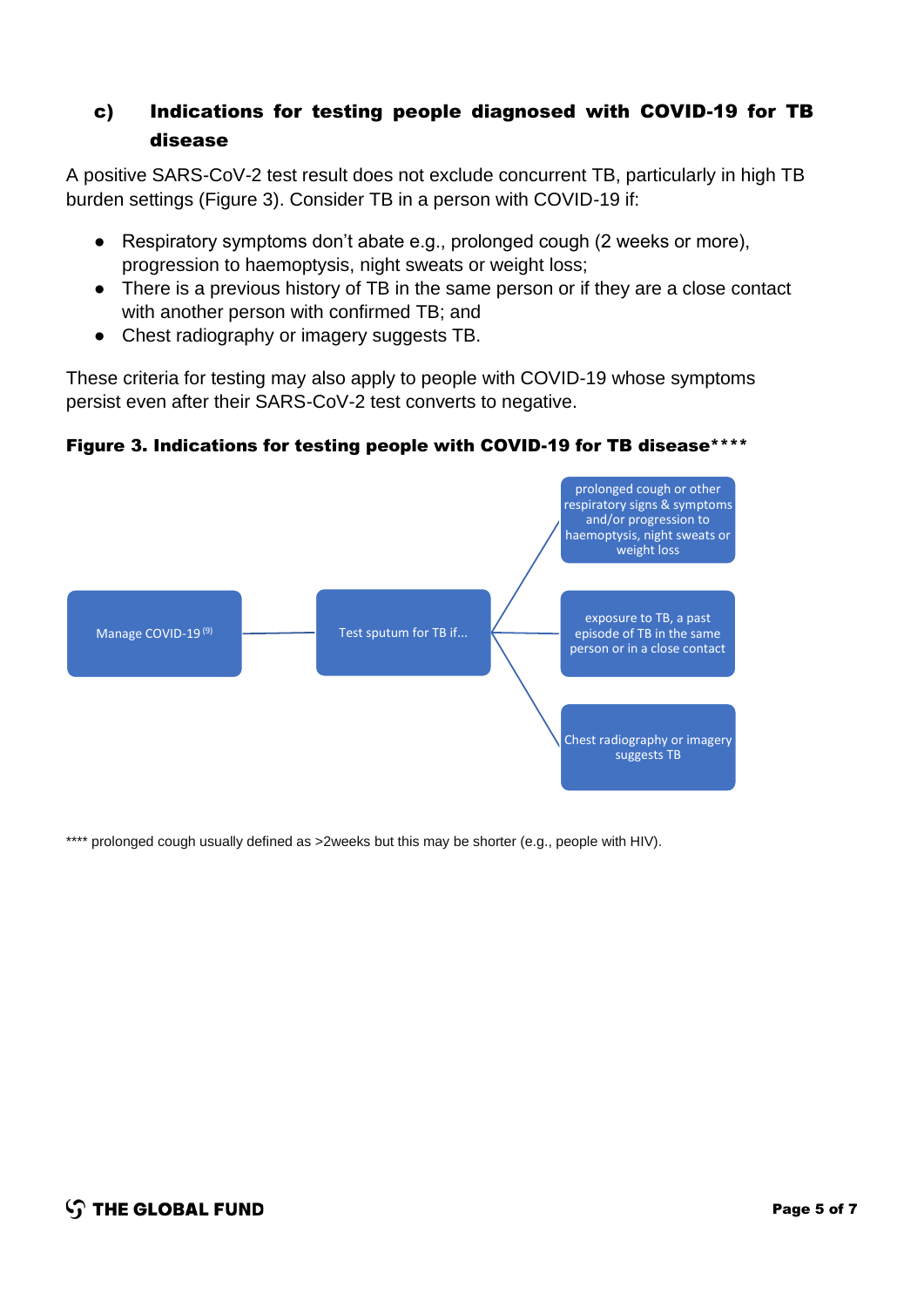# 5. Types of Tests

Molecular-based tests are recommended methods for the identification of both SARS-CoV-2 and TB. The most sensitive and specific tests for SARS-CoV-2 are nucleic acid amplification tests (NAATs), and several WHO prequalified NAAT assays are available.<sup>5</sup> However, there are many situations where SARS-CoV-2 molecular testing may not be available, or when it is associated with prolonged turnaround times (>48-72hrs) that makes rapid triaging impossible (e.g., community-based testing).

The use of Ag-RDTs helps address the need for rapid turnaround times (results available within 15 minutes), which greatly facilitates patient triage and early implementation of isolation procedures. Ag-RDTs perform best during the early phase of disease, in the days just before the onset of symptoms and the first 5−7 days after symptom onset, when viral loads are highest. WHO recommends that Ag-RDTs meeting minimum performance requirements can be used for primary case detection, contact tracing, during outbreak investigations and to monitor trends of disease incidence in communities.<sup>7</sup> The need to confirm Ag-RDT positive or negative results with molecular assays depends on several considerations including the SARS-CoV-2 prevalence, degree of clinical suspicion, and accessibility to NAATs.<sup>7</sup>

## 6. Conclusion

Control of COVID-19 and sustained progress towards TB elimination requires intensified, dual program management aimed at identifying all those with TB and COVID-19 and achievement of country testing targets. It is critical that governments and partners design their testing strategies to optimize the use of available laboratory resources, such as by selecting and balancing testing modalities and capacities to achieve effective and efficient lab diagnostic services in order to achieve national testing targets for both diseases, enable robust disease surveillance, and maximize the impact of investments on both diseases. As part of our efforts to integrate services, it is important to address barriers in accessing testing services, including stigma and discrimination which have increased in light of the COVID-19 epidemic.<sup>[8](#page-6-0)</sup>